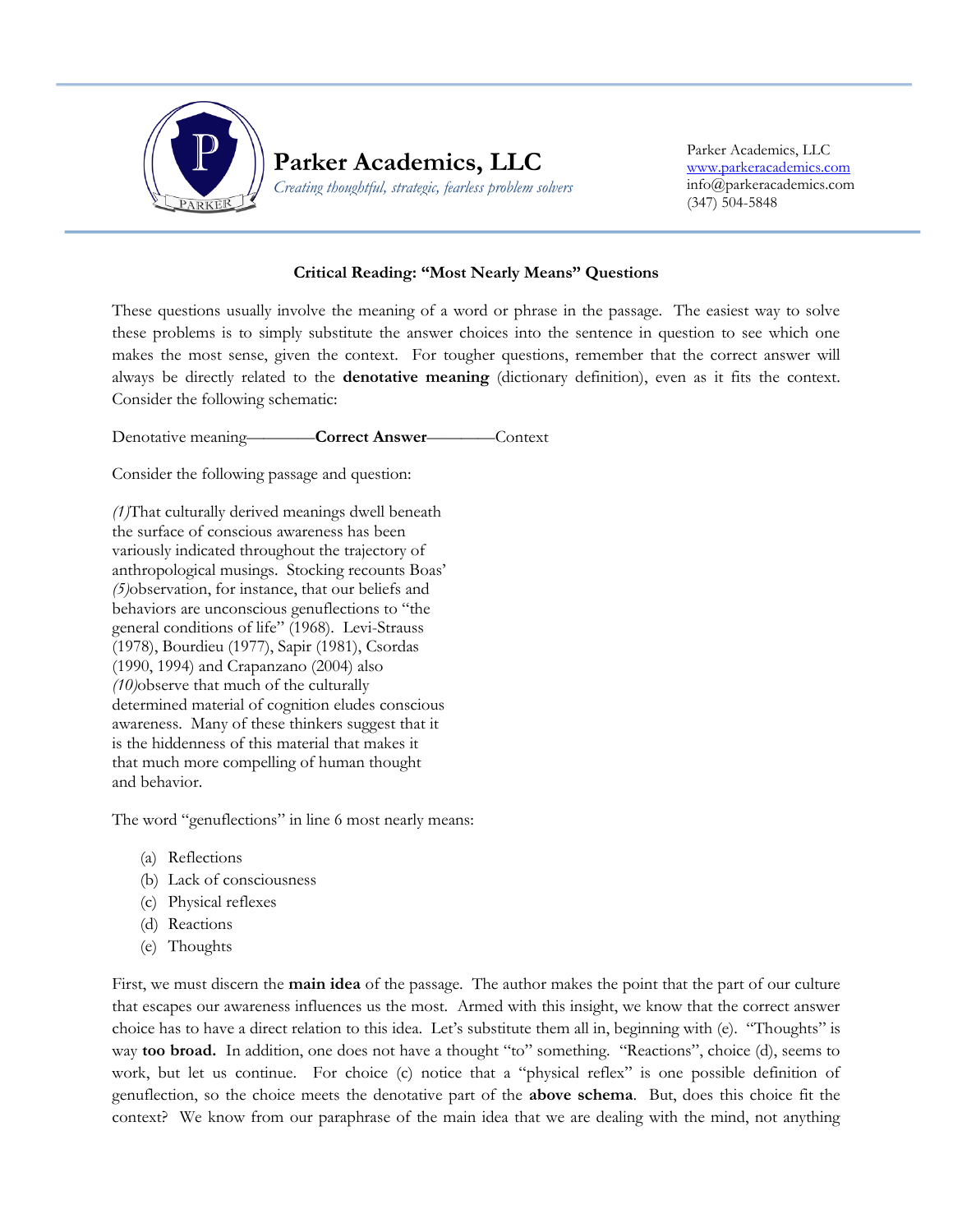

Parker Academics, LLC [www.parkeracademics.com](http://www.parkeracademics.com/) info@parkeracademics.com (347) 504-5848

physical. Thus, we can eliminate (c). Choice (b) would plunge the statement into absurdity: "unconscious lack of consciousness". Choice (a) also is nonsensical once inserted. Choice (d) is our answer.

## **Practice Set**

*(1)*In New York City the physical architecture of a school is barely distinguishable from that of any other building. The school building is connected, indissociably, to all the other *(5)*edifices on a city block: apartment complexes, bodegas, business offices, restaurants, and the like. You know that you have arrived at a school building by one of a few different physical indicators. You *(10)*may stumble upon a playground that is completely embroidered with a tall metal fence. The equipment will almost always communicate the grand abstraction "color" lots of color. Each color will achieve its *(15)*cathexis with a particular object and stand in blaring contrast to the other colorenveloped objects in the quad—a profusion of reds, greens, yellows and blues. One would never encounter the mere insinuation of *(20)*color—pastels, beiges, sky blues—the absence of color—white—and certainly, one would never see color in its most grotesque, saturated form: black. One would only see something reminiscent of what we assume to *(25)*be the Technicolor universe of a child's imagination. Yet, you would only see this universe if you happened to peer through the near opacity of the fence that occupies only about 20 seconds of a typical city block. *(30)*Otherwise, you would never know that a playground or a school were present.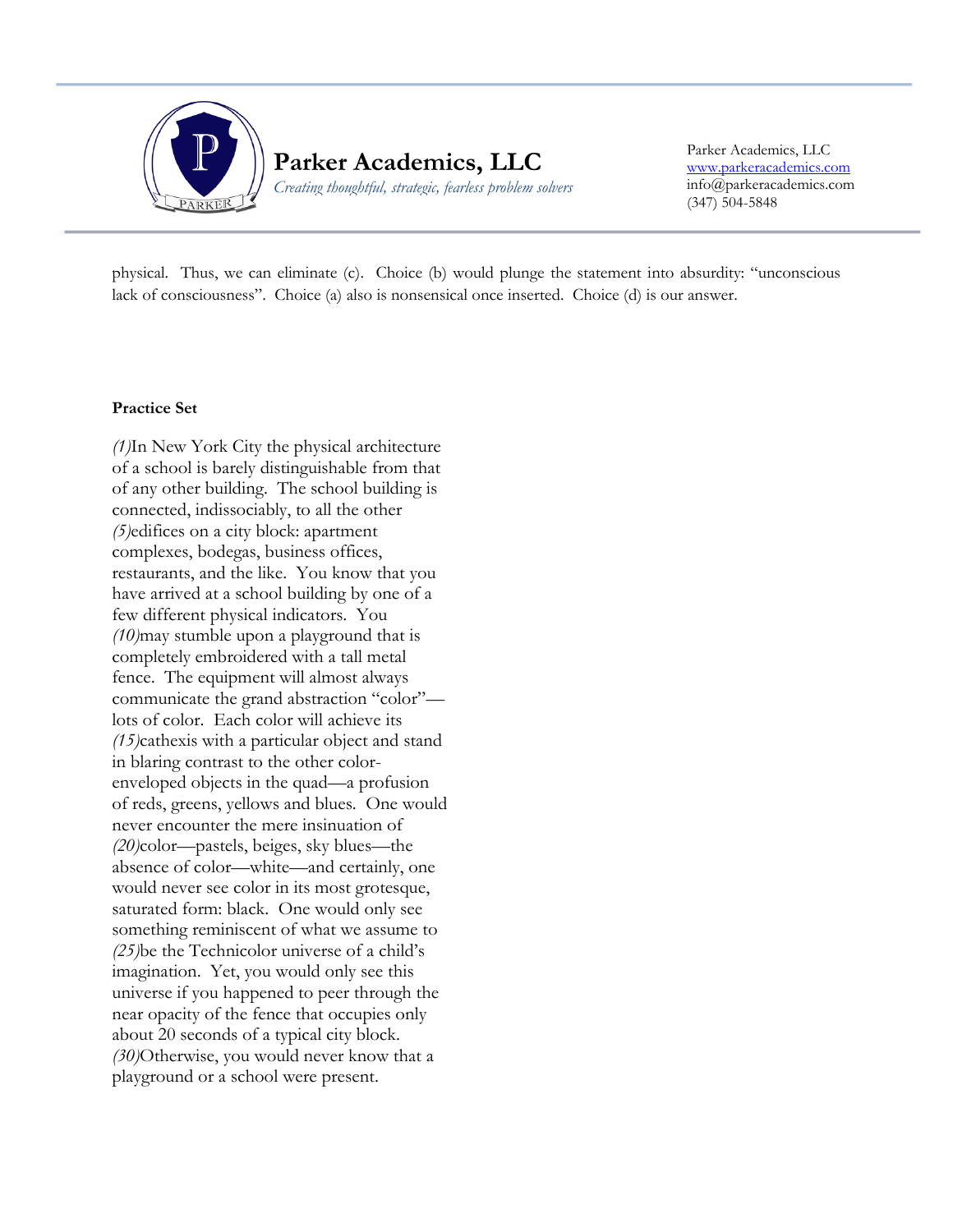

## **Parker Academics, LLC**

*Creating thoughtful, strategic, fearless problem solvers*

Parker Academics, LLC [www.parkeracademics.com](http://www.parkeracademics.com/) info@parkeracademics.com (347) 504-5848

1. "Embroidered" in line 11 most nearly refers to

Ī

- (a) An intricate sewing pattern
- (b) An elaborate decoration
- (c) Something that surrounds something else
- (d) Something that hides something else
- (e) A general distraction
- 2. In line 15, the word "cathexis" most nearly means
	- (a) A magical spell
	- (b) Consistency
	- (c) Individuality
	- (d) Connection
	- (e) Appearance
- 3. The word "profusion" in line 17 most nearly means
	- (a) Occupation
	- (b) Explosion
	- (c) Harvesting
	- (d) Indication
	- (e) Array
- 4. "Insinuation" in line 19 most nearly means
	- (a) A sly suggestion
	- (b) Absence
	- (c) A subtle presence
	- (d) An awkward recommendation
	- (e) Intuition
- 5. In line 25, "Technicolor" most nearly refers to
	- (a) A child's imagination
	- (b) The colors one would find on a playground
	- (c) The bright, neon signs characteristic of New York City
	- (d) The colorful nature of a child's mind
	- (e) A child's innate creativity